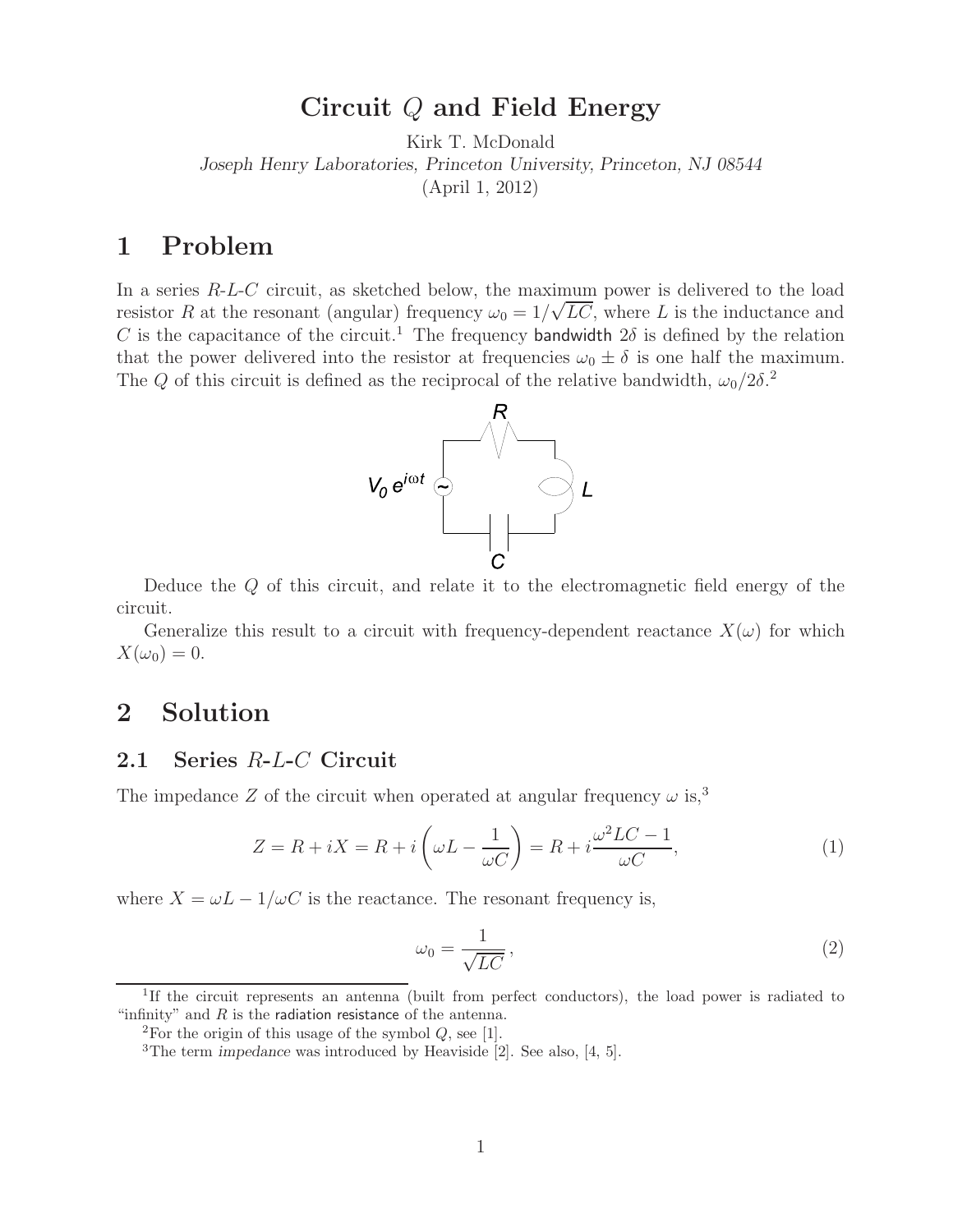at which the reactance vanishes, the impedance is simply  $Z = R$  and the drive voltage  $V_0 e^{i\omega t}$ leads to current  $I_0 e^{i\omega t}$  given by,<sup>4</sup>

$$
I_0 = \frac{V_0}{R}.\tag{3}
$$

The time-average power delivered from the source to the load resistor is,

$$
P_0 = \frac{Re(VI^*)}{2} = \frac{V_0^2}{2R} = \frac{I_0^2R}{2}.
$$
\n(4)

The time-average (magnetic) energy stored in the inductor is,

$$
\langle U_B(\omega_0) \rangle = \frac{LI_0^2}{4} = \frac{LV_0^2}{4R^2},\tag{5}
$$

while the time-average (electric) energy stored in the capacitor is,

$$
\langle U_E(\omega_0) \rangle = \frac{Q_0^2}{4C} = \frac{\omega_0^2 I_0^2}{4C} = \frac{LI_0^2}{4C} = \langle U_L(\omega_0) \rangle = \langle U_0 \rangle \,, \tag{6}
$$

noting that  $I = dQ/dt = i\omega Q$ , so that I and Q are 90° out of phase, as are the magnetic and electric energies (5)-(6), and hence their equality at resonance implies that each of these are equal to the total (time-average) stored energy  $\langle U_0 \rangle$ .

Away from resonance the current is given by,

$$
I = \frac{V_0}{Z},\tag{7}
$$

and the power delivered to the load resistor is,

$$
P = \frac{Re(VI^*)}{2} = \frac{|I|^2 R}{2} = \frac{V_0^2}{2} Re \frac{1}{Z^*} = \frac{V_0^2}{2} Re \frac{1}{R - iX} = \frac{V_0^2 R}{2(R^2 + X^2)} = \frac{P_0}{1 + X^2/R^2}.
$$
 (8)

The power P is one half of  $P_0$  at frequencies where  $X = \pm R$ . That is, for,

$$
\pm R = X = \frac{\omega^2 LC - 1}{\omega C} = \frac{\omega^2 - \omega_0^2}{\omega \omega_0^2 C},\tag{9}
$$

which leads to the quadratic equation,

$$
\omega^2 \pm \omega_0^2 RC\omega - \omega_0^2 = 0. \tag{10}
$$

The solutions are,

$$
\omega = \frac{\pm \omega_0^2 RC \pm \sqrt{\omega_0^4 R^2 C^2 + 4\omega_0^2}}{2} \,. \tag{11}
$$

<sup>&</sup>lt;sup>4</sup>If the circuit is small compared to the wavelength  $\lambda = 2\pi c/\omega_0$ , where c is the speed of light, then the current is the same throughout the circuit. Otherwise,  $I_0$  is strictly just the current at the terminals of the voltage source.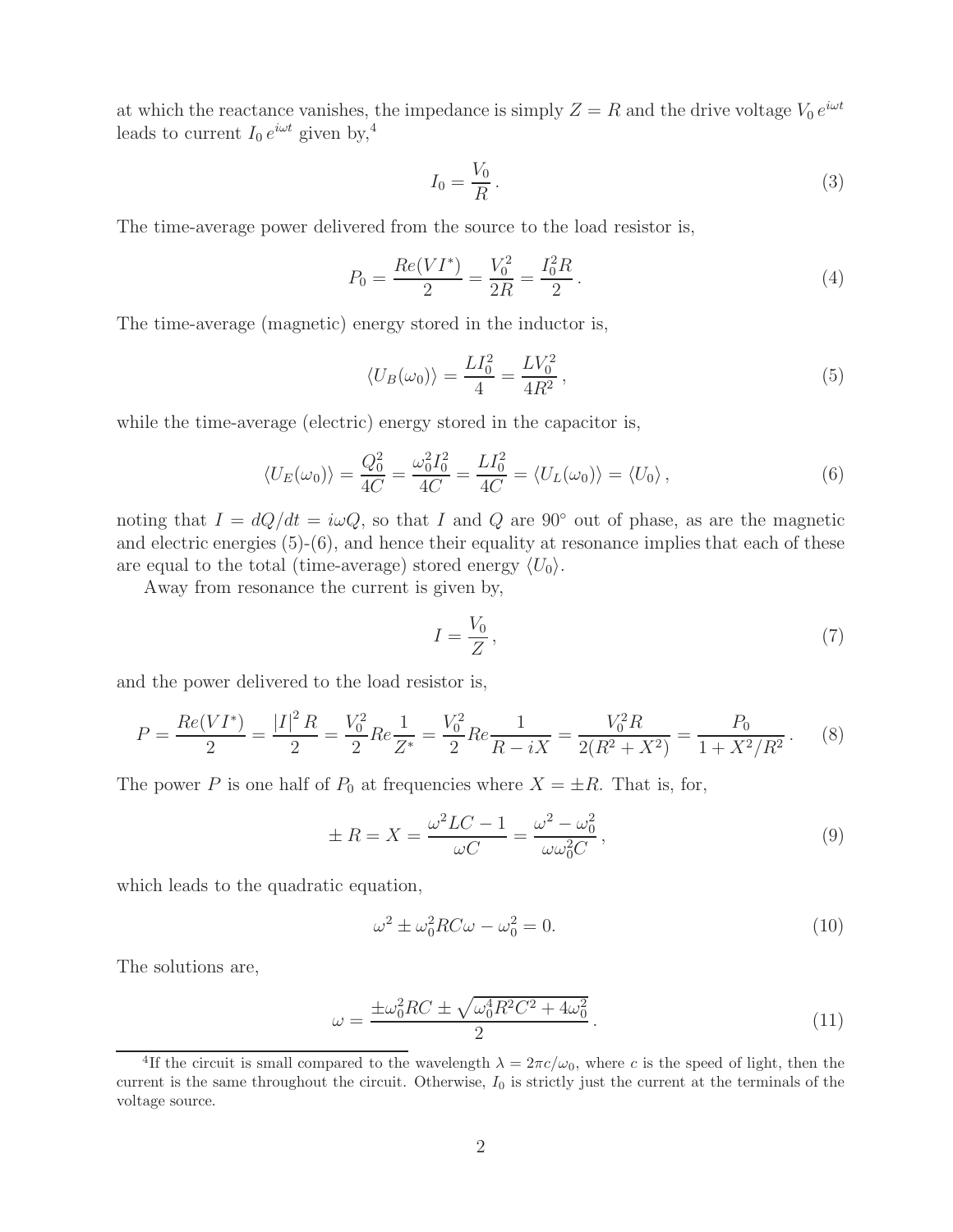We now restrict the analysis to cases where the  $\tau = RC$  time constant is small compared to the period  $2\pi/\omega_0$ , and we take the second  $\pm$  sign in eq. (11) to be +, finding,

$$
\omega \approx \omega_0 \pm \frac{\omega_0^2 \tau}{2} \equiv \omega_0 \pm \delta. \tag{12}
$$

The quantity  $2\delta \approx \omega_0^2 \tau$  is called the bandwidth of the circuit.

The reciprocal of the relative bandwidth is called the Q of the resonance,

$$
Q = \frac{\omega_0}{2\delta} \approx \frac{1}{\omega_0 \tau} = \frac{\omega_0 P_0}{\omega_0^2 P_0 RC} = \frac{\omega_0 I_0^2 L}{2P_0} = \frac{2\omega_0 \langle U_0 \rangle}{P_0} = \frac{\omega_0 L}{R} = \frac{X_L(\omega_0)}{R} = \frac{X_C(\omega_0)}{R}.
$$
 (13)

This demonstrates the usual lore that the Q of a series R-L-C circuit can be expressed in terms of (time-average) quantities at resonance, or in terms of component impedances, as,

$$
Q \equiv \frac{\omega_0}{\text{bandwidth}} \approx \frac{2\omega_0 \times \text{stored energy at resonance}}{\text{power delivered to the load at resonance}}
$$

$$
\approx \frac{\text{reactance of } L \text{ or of } C \text{ at resonance}}{R}.
$$
(14)

# **2.2** Circuit with Impedance  $Z = R + iX(\omega)$  and  $X(\omega_0) = 0$

For a more general circuit only some of the analysis of sec. 2.1 holds, namely eqs. (3)-(4) and  $(7)-(8)$ .

In general, we cannot identify an effective inductance L and effective capacitance C such that the reactance has the form  $X(\omega) = \omega L - 1/\omega C$  (see footnote 4 of [6]). If the reactance vanishes at some "resonant" frequency  $\omega_0$  then for nearby frequencies it is a good approximation to write,

$$
X(\omega) \approx (\omega - \omega_0) \frac{dX(\omega_0)}{d\omega}.
$$
\n(15)

Then, eq. (9) becomes,

$$
\pm R = X(\omega \pm \delta) \approx \pm \delta \frac{dX(\omega_0)}{d\omega}, \qquad (16)
$$

and hence,

$$
\delta \approx \frac{R}{|dX(\omega_0)/d\omega|},\tag{17}
$$

and,

$$
Q = \frac{\omega_0}{2\delta} \approx \frac{\omega_0 \left| dX(\omega_0) / d\omega \right|}{2R} = \frac{\pi f_0 \left| dX(f_0) / d\omega \right|}{R},\tag{18}
$$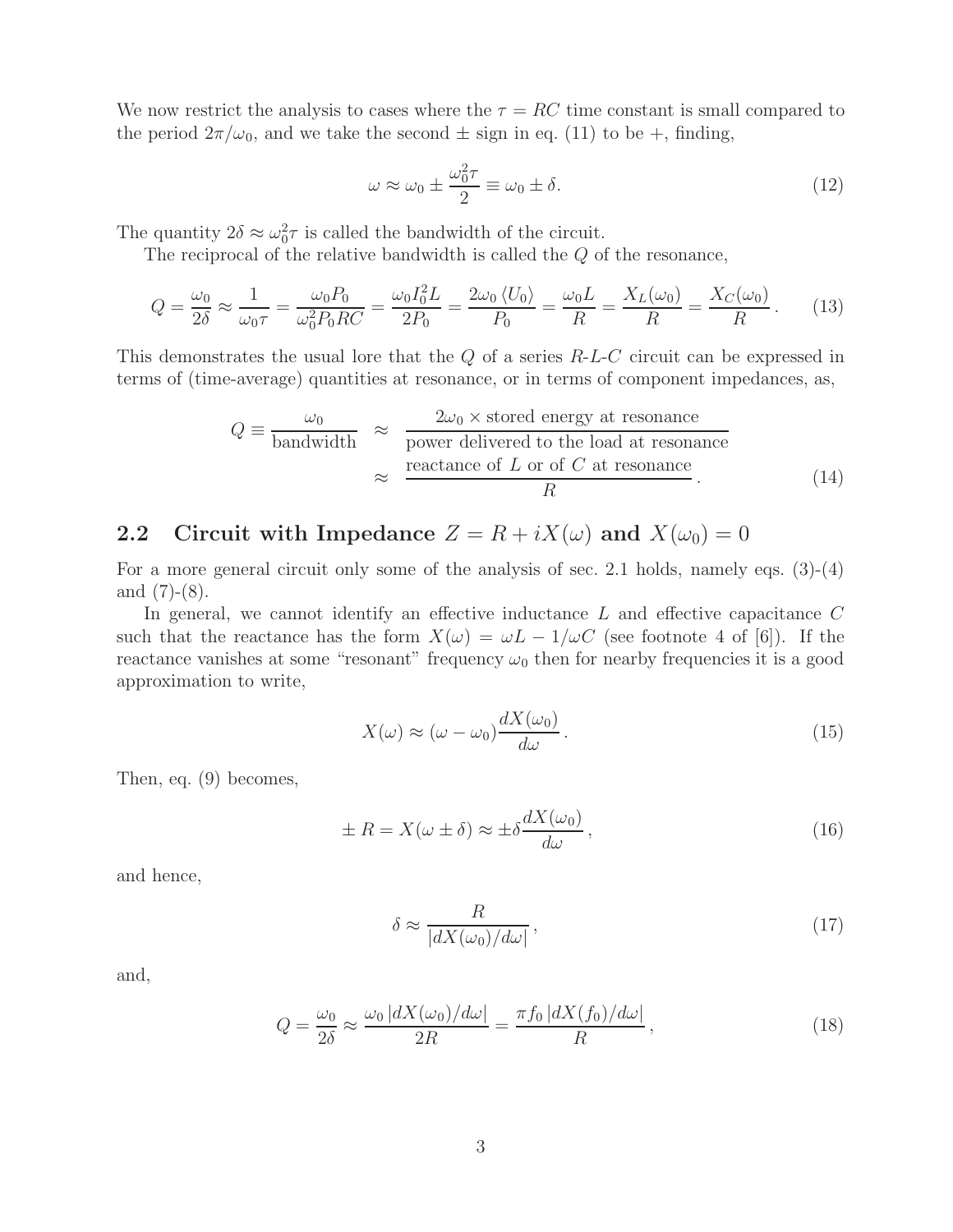where  $\omega_0 = 2\pi f_0$ . The form (18) is often used to evaluate the Q of an antenna system via computation of the (terminal) reactance near resonance.<sup>5</sup>

Comparison of eq. (18) with the last form of eq. (14) permits us to say that close to the resonant frequency  $\omega_0$  the general circuit is equivalent to a series R-L-C circuit with,<sup>6</sup>

$$
L_0 = \frac{1}{2} \frac{dX(\omega_0)}{d\omega}, \quad \text{and} \quad C_0 = \frac{1}{\omega_0^2 L_0} = \frac{2}{\omega_0^2 dX(\omega_0)/d\omega}.
$$
 (21)

In addition, we can deduce from the complex version of Poynting's theorem (see, for example, [6]) that,

$$
X(\omega) = \frac{4\omega[\langle U_B(\omega)\rangle - \langle U_E(\omega)\rangle]}{|I(\omega)|^2},\tag{22}
$$

where now  $\langle U_B \rangle$  and  $\langle U_E \rangle$  are the (time-average) energies associated with the magnetic field **B** and electric field **E**. <sup>7</sup> Using eq. (22) in (18), we have that,

$$
Q = \frac{\omega_0}{P_0} \left| \frac{d(\omega[\langle U_B(\omega) \rangle - \langle U_E(\omega) \rangle])}{d\omega} \right|_{\omega_0}.
$$
\n(24)

Alternatively, eq. (9) can be written as,

$$
\pm R = X(\omega_0 \pm \delta) = \frac{4(\omega_0 \pm \delta)[\langle U_B(\omega_0 \pm \delta) \rangle - \langle U_E(\omega_0 \pm \delta) \rangle]}{[I(\omega_0 \pm \delta)]^2}
$$

$$
= \frac{4(\omega_0 \pm \delta)R[\langle U_B(\omega_0 \pm \delta) \rangle - \langle U_E(\omega_0 \pm \delta) \rangle]}{P_0}, \qquad (25)
$$

<sup>5</sup>Expression (18) can be generalized to a "potential  $Q$ " of a circuit at angular frequency  $\omega_0$  even if  $X(\omega_0) \neq 0$ , in that if the circuit were "tuned" by adding (lossless) inductors or capacitors as needed to bring  $X(\omega_0)$  to 0, the (potential) Q of the "tuned" circuit would be [7],

$$
Q_{\text{tuned}} \approx \frac{\omega_0 \left| dX(\omega_0)/d\omega \right| + \left| X(\omega_0) \right|}{2R} \,. \tag{19}
$$

 ${}^{6}$ It is proposed in [8] that the equivalent inductance and capacitance at any frequency be defined by,

$$
L(\omega) = \frac{1}{2} \left( \frac{dX(\omega)}{d\omega} + \frac{X(\omega)}{\omega} \right), \quad \text{and} \quad C(\omega) = \frac{2}{\omega^2 (dX(\omega)/d\omega - X(\omega)/\omega)}, \tag{20}
$$

for which  $L(\omega) = L$  and  $C(\omega) = C$  when  $X = \omega L - 1/\omega C$ . The utility of such a definition is unclear.

<sup>7</sup>In [13] it is also proposed that we identify,

$$
L = \frac{4(\langle U_B \rangle - \langle U_{B,\text{rad}} \rangle)}{|I|^2}, \quad \text{and} \quad C = \frac{|I|^2}{4\omega^2(\langle U_E \rangle - \langle U_{E,\text{rad}} \rangle)}, \tag{23}
$$

but as discussed in footnote 4 of [6], this is unsatisfactory since in general  $\langle U_{B,\text{rad}} \rangle \neq \langle U_{E,\text{rad}} \rangle$  (see the Appendix of [6]), so that we do not recover eq. (22) when writing  $X = \omega L - 1/\omega C$ . That is, the "reactive" field energy  $\langle U_B \rangle - \langle U_E \rangle$  includes contributions from "radiation" field energy (contrary to the assumptions of many workers [8, 10, 9, 11, 12], who may have been misled by the special case of a single, small dipole radiator).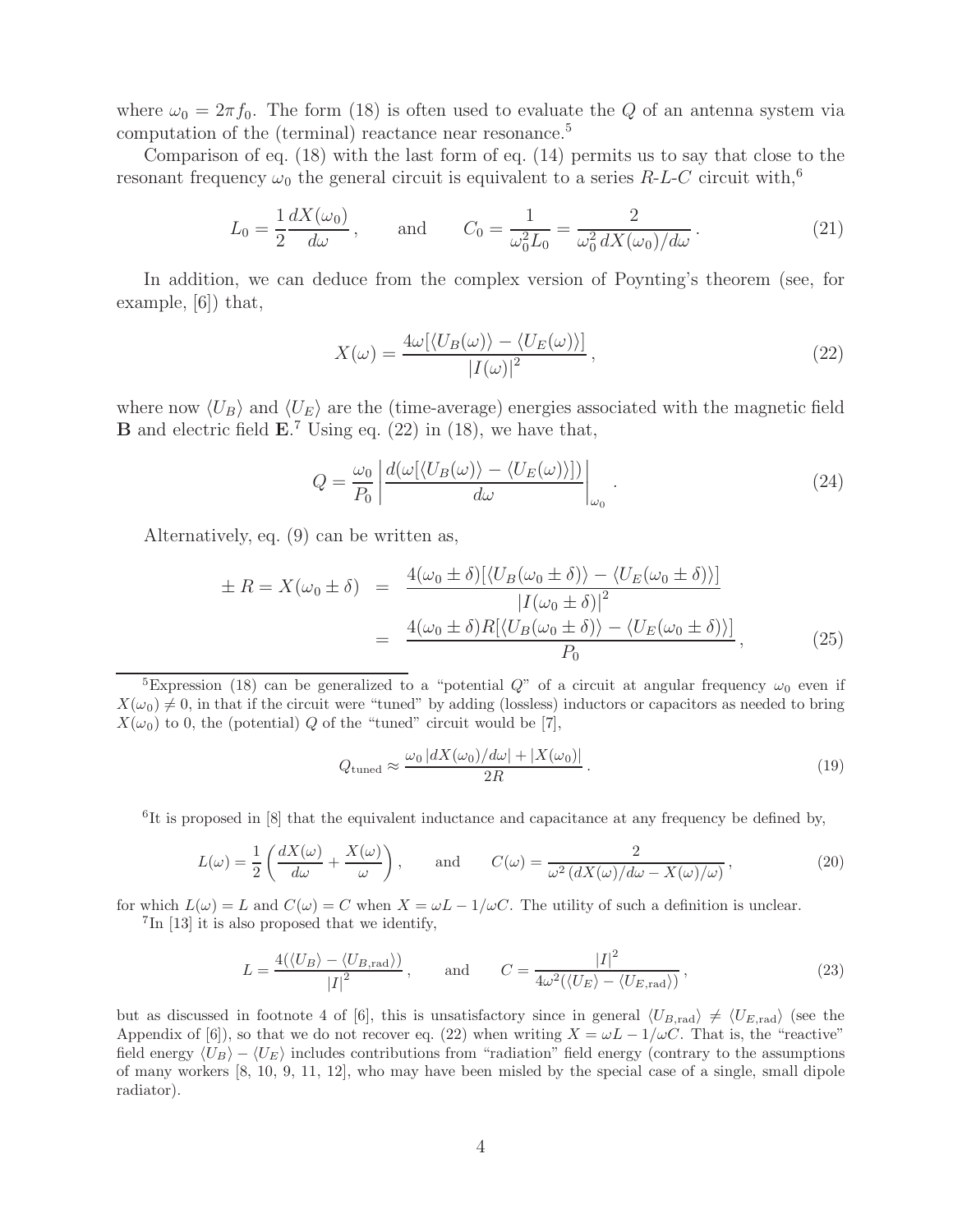noting that since  $P(\omega_0 \pm \delta) = P_0/2$ , eq. (8) tell us that  $|I(\omega_0 \pm \delta)|^2 = P_0/R$ . The two cases of eq. (25) can now be written as,

$$
\omega_0 + \delta = \frac{P_0}{4[\langle U_B(\omega_0 + \delta) \rangle - \langle U_E(\omega_0 + \delta) \rangle]}, \tag{26}
$$

$$
\omega_0 - \delta = \frac{P_0}{4[\langle U_B(\omega_0 - \delta) \rangle - \langle U_E(\omega_0 - \delta) \rangle]}.
$$
\n(27)

For  $\delta$  small compared to  $\omega_0$  it is a good approximation that,

$$
\langle U_B(\omega_0 + \delta) \rangle - \langle U_E(\omega_0 + \delta) \rangle \approx -\langle U_B(\omega_0 - \delta) \rangle - \langle U_E(\omega_0 - \delta) \rangle, \qquad (28)
$$

such that,

$$
\delta \approx \frac{P_0}{4[\langle U_B(\omega_0 + \delta) \rangle - \langle U_E(\omega_0 + \delta) \rangle]},
$$
\n(29)

and the Q of the circuit is given by,

$$
Q = \frac{\omega_0}{2\delta} \approx \frac{2\omega_0[\langle U_B(\omega_0 + \delta) \rangle - \langle U_E(\omega_0 + \delta) \rangle]}{P_0}.
$$
\n(30)

The forms (24) and (30) differ from that of eq. (14) in that the energy in the numerator is the so-called (time-average) reactive field energy  $\langle U_B \rangle - \langle U_E \rangle$  (see, for example, sec. 3 of  $[6]$ ,<sup>8</sup> rather than the total stored energy at resonance.<sup>9,10</sup>

## **References**

- [1] E.I. Green, *The Story of* Q, Am. Sci. **43**, 584 (1955), http://kirkmcd.princeton.edu/examples/EM/green\_as\_43\_584\_55.pdf
- [2] O. Heaviside, *Electromagnetic Induction and Its Propagation*, part 29, Electrician **17**, 212 (1886), http://kirkmcd.princeton.edu/examples/EM/heaviside\_electrician\_17\_212\_86.pdf Also p. 61 of [3].

$$
Q = \frac{2\omega_0 \max[\langle U_B(\omega_0) \rangle - \langle U_{B,\text{rad}}(\omega_0) \rangle, \langle U_E(\omega_0) \rangle - \langle U_{E,\text{rad}}(\omega_0) \rangle]}{P_0}.
$$
\n(31)

Still other definitions for the Q of antenna systems exist (see, for example, [11, 12, 13]), based on the notion that the Q of a system can be defined independently of considerations of bandwidth (which seems misguided to this author).

<sup>&</sup>lt;sup>8</sup>Evaluated on resonance in eq. (24) and off resonance by the half-bandwidth  $\delta$  in eq. (30).

<sup>9</sup>The concept of circuit Q originated in circuit examples where radiation is ignored, and the "stored energy" does not include the (infinite) energy stored in the far ("radiation") field of a circuit that has been oscillating forever. When the reactance (22) is evaluated via computations of field energies (as might be done for antenna systems), the infinite, total stored energy is not useful for calculating the  $Q$ .<br><sup>10</sup>A different definition of the  $Q$  of an antenna system, not intrinsically related to the relative fractional

bandwidth, is often used, following [9, 10],